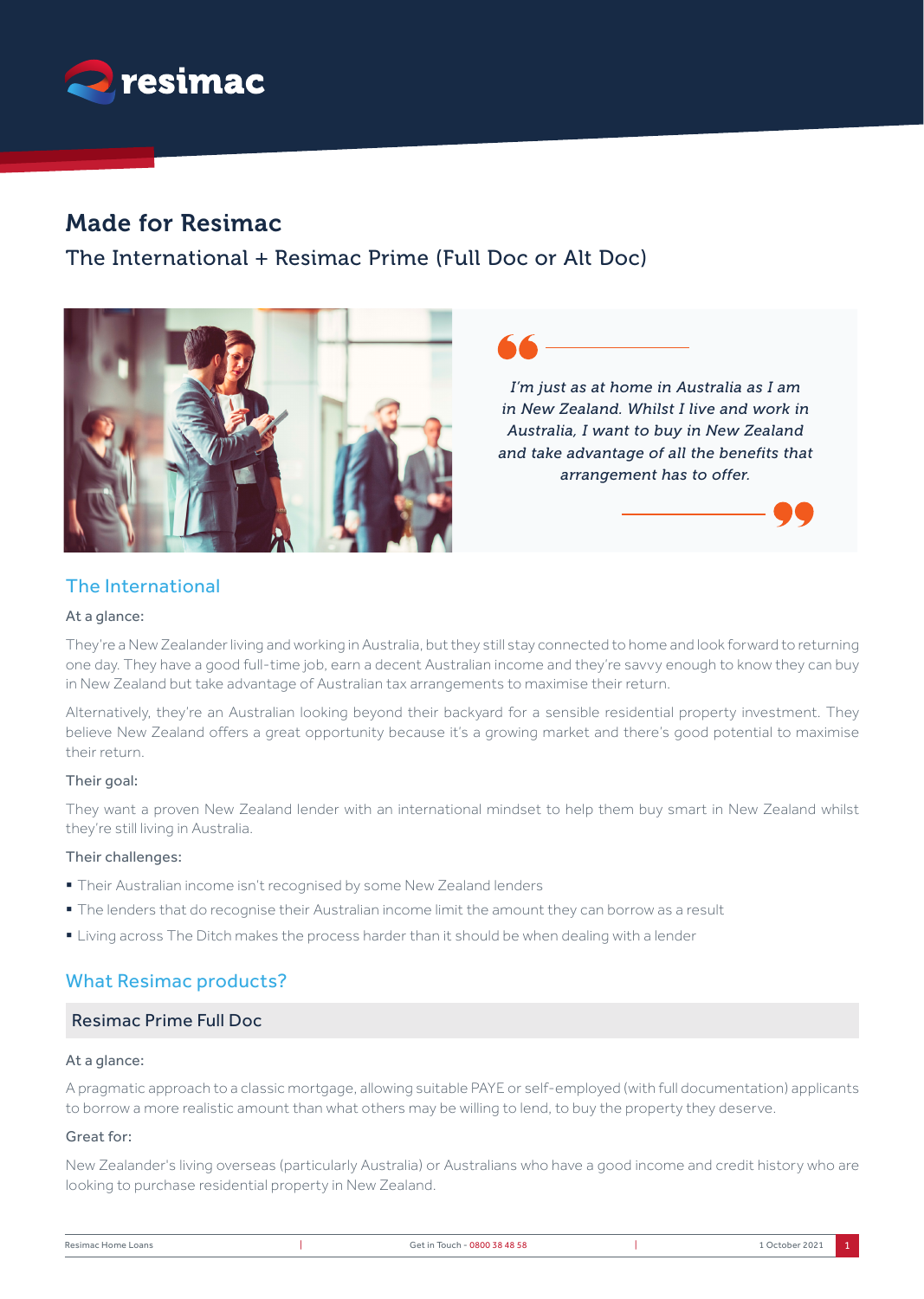

#### Key features:

| Eligible applicants                                          | PAYE (full-time, permanent part-time and contract) or self-employed <sup>1</sup>                                                                      |                                                                                                                                                                         |  |
|--------------------------------------------------------------|-------------------------------------------------------------------------------------------------------------------------------------------------------|-------------------------------------------------------------------------------------------------------------------------------------------------------------------------|--|
| Loan use                                                     | Purchase, refinance, non-structural home improvements, debt consolidation, cash<br>out, business purposes, investment or any other worthwhile purpose |                                                                                                                                                                         |  |
| Loan amount                                                  | $$50,000 - $2,500,000$                                                                                                                                |                                                                                                                                                                         |  |
| Loan term                                                    | $10 - 30$ years                                                                                                                                       |                                                                                                                                                                         |  |
| Maximum loan-to-value ratio                                  | 60% (Living outside NZ) or 80% (Living in NZ and reliant on Australian income.)<br>For other currencies and buying new, check with our BDMs           |                                                                                                                                                                         |  |
| Repayment options                                            | Principle & Interest and Interest Only <sup>2</sup>                                                                                                   |                                                                                                                                                                         |  |
| Minimum income<br>documentation<br>requirements <sup>+</sup> | For PAYE applicants                                                                                                                                   | For self-employed applicants                                                                                                                                            |  |
|                                                              | Two of the three most recent payslips<br>plus bank statements covering last two<br>pay periods.                                                       | Two years of full financials including<br>balance sheet and P/L statements<br>signed by a CA or qualified tax specialist,<br>plus one-month business bank<br>statements |  |

#### Key benefits:

- § Suitable for overseas borrowers looking to purchase or refinance, especially those living in countries with Double Tax Agreements held with New Zealand, such as Australia<sup>-</sup>
- Low mortgage-based interest rates
- § A pragmatic and human approach to assessment. We don't auto assess, instead we look at applicants as individuals, affording more flexibility
- § Income from second jobs, commissions, bonuses, child support and rental income also accepted~

(1)For PAYE employees, minimum 6 months employment with current employer or 12 months continuous employment withing the same industry. For self-employed, operating same business for at least 2 years <sup>(2)</sup>Up to 5 years for owner occupied purposes and up to 10 years for investment purposes. Terms, conditions, limits, exclusions and other criteria applies. \*This is a guide on the minimum documents required to apply for the particular type of loan. Additional documents may be required and these will be requested on a case-by-case basis.

### Resimac Prime Alt Doc

#### At a glance:

A classic mortgage for the self-employed who need alternate forms of income verification. The pragmatic approach to assessment and rates based on the security, not purpose, gives affordable finance for a variety of purposes including debt consolidation, business use and investment, as well as purchase and refinance.

#### Great for:

The self-employed living in Australia whose business is performing well now, but not necessarily in the past - due to reasons out of their control such as lockdowns. They may not be able to supply complete end-of-year financials, or these aren't flattering, but they have other ways to verify their current strong income. Business is performing well now and the future looks bright.

| Resimac Home Loans | Get in Touch - 0800 38 48 58 | $1$ October 2021 |
|--------------------|------------------------------|------------------|
|                    |                              |                  |